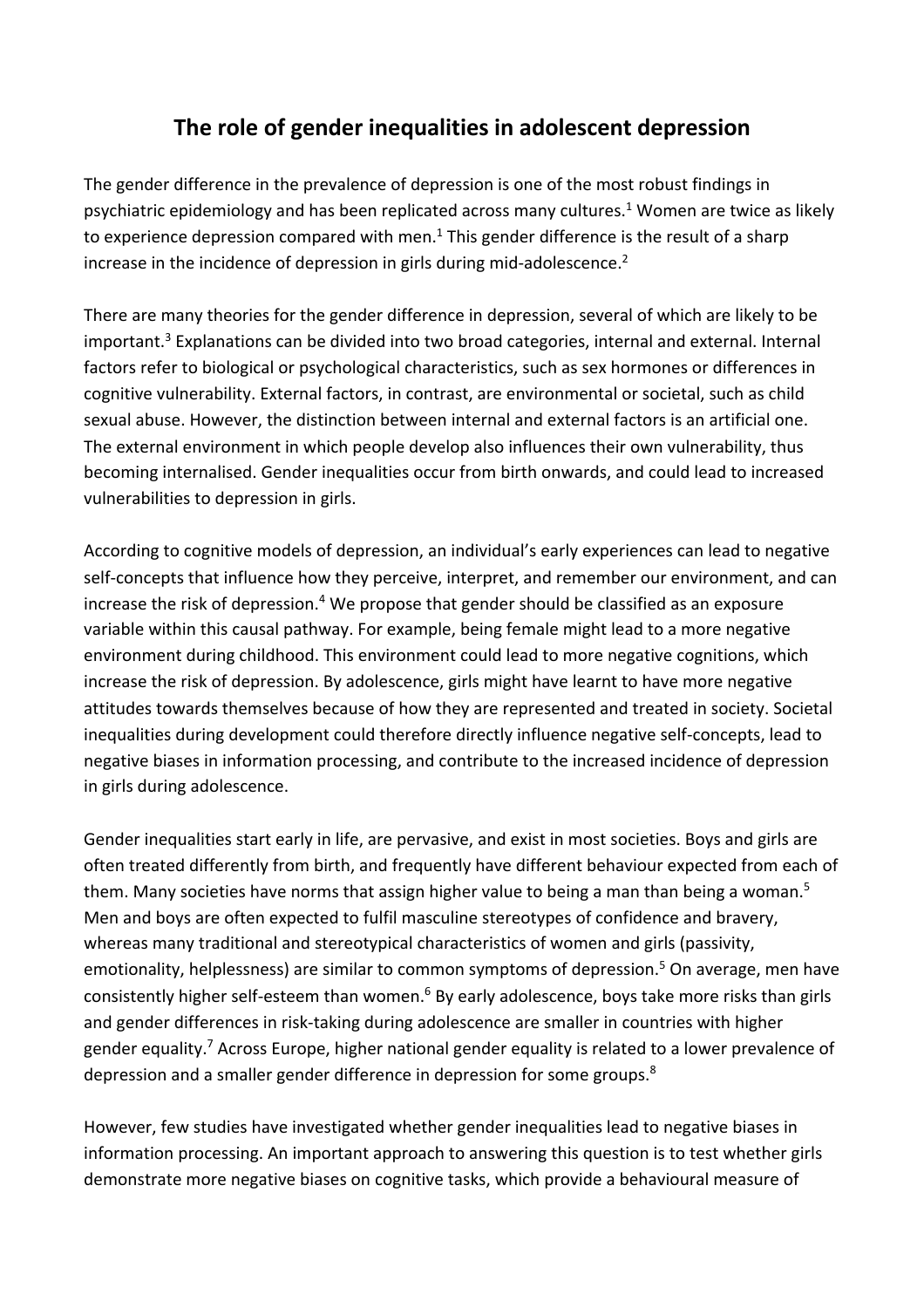automatic information processing. Gender differences in cognitive tasks measuring negative biases could be interpreted as being a result of societal and gender inequality. If gender leads to experiencing inequality which leads to negative cognitions, studies could test whether negative information processing biases mediate the association between gender and depression.

Cognitive vulnerability from information processing biases might be a way to address the emergence of depressive symptoms in adolescence. Changing gender norms and reducing gender inequality is challenging and progress is slow. Interventions that could directly reduce negative biases in information processing might increase resilience to stressors and reduce depressive symptoms in girls and boys. Public health strategies could also target more basic information processing in order to successfully change behaviour and prevent health problems.<sup>9</sup>

Young women (aged 16-24 years) were recognised as a group at high risk of common mental disorders, such as depression, in the 2014 UK Psychiatric Morbidity Survey.<sup>10</sup> Despite the apparent improvements in gender norms in developed societies, with more people championing gender equality, the prevalence of depression is increasing more in young women than young men in the UK.<sup>10</sup> The #MeToo movement has highlighted that some of the perceived improvements in the position of women and girls in high income countries might be rather superficial.

Identifying modifiable causes of the gender difference in depression would have enormous health benefits but is still a neglected research priority. There is a crucial need for efforts at both a population and individual level to reduce the effect of gender inequality on health.

## **Authors**

\*Jessica K Bone<sup>1</sup>, Gemma Lewis<sup>1</sup>, Glyn Lewis<sup>1</sup> <sup>1</sup>Division of Psychiatry, Faculty of Brain Sciences, University College London, UK. \*jessica.bone.15@ucl.ac.uk

## **Conflicts of interest**

JKB reports a PhD studentship from the Economic and Social Research Council, during the conduct of the study. GeL and GlL report grants to University College London. We declare no competing interests.

## **References**

- 1 Salk RH, Hyde JS, Abramson LY. Gender Differences in Depression in Representative National Samples: Meta-Analyses of Diagnoses and Symptoms. *Psychol Bull* 2017; **143**: 783–822.
- 2 Hankin BL, Abramson LY, Moffitt TE, Silva PA, McGee R, Angell KE. Development of depression from preadolescence to young adulthood: emerging gender differences in a 10 year longitudinal study. *J Abnorm Psychol* 1998; **107**: 128–140.
- 3 Kuehner C. Why is depression more common among women than among men? *The Lancet Psychiatry* 2017; **4**: 146–58.
- 4 Beck AT. The evolution of the cognitive model of depression and its neurobiological correlates. *Am J Psychiatry* 2008; **165**: 969–77.